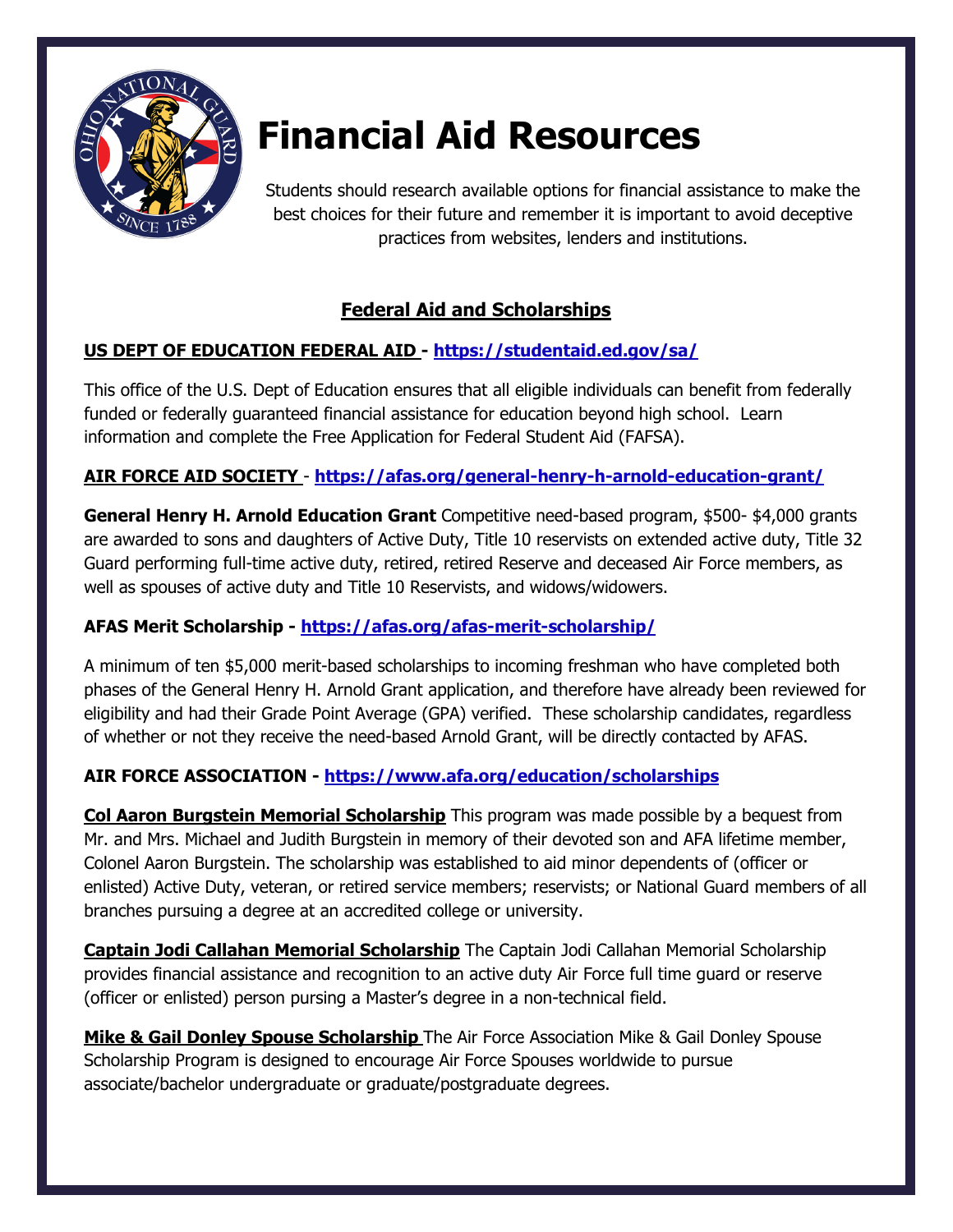**Lt Col Romeo and Josephine Bass Ferretti Scholarship** This scholarship is made possible by a bequest to Air Force active duty, Reserve or Air National Guard enlisted airmen pursing an undergraduate degree in the area of science, technology, engineering, or math (STEM). The recipients will be selected based upon high academic standards, good character, and financial need.

**Col Loren J. and Mrs. Lawona R. Spencer Scholarship** This scholarship is made possible through a generous endowment from the Spencer estate. It provides funds to United States Air Force Personnel (officer or enlisted, Air Force civilian, full time National Guard and full time Reserve) for them to pursue graduate level education in the management and administration fields in preparation for senior level leadership roles.

#### **NATIONAL MILITARY FAMILY ASSOCIATION** -

**<https://www.militaryfamily.org/programs/spouses-scholarships/>**

**Joanne Holbrook Patton Military Spouse Scholarship.** The National Military Family Association Scholarship Fund awards scholarships for Military Spouses. Applications, we available, are posted on their website.

## **Other Scholarship Resources**

#### **Ohio Legion Auxiliary Department President's Scholarship**

American Legion Auxiliary Department of Ohio 1100 Brandywine Boulevard, Suite D P.O. Box 2760 Zanesville, OH 43702-2760 (740) 452-8245 Fax: (740) 452-2620 email: [ala\\_katie@rrohio.com](mailto:ala_katie@rrohio.com) web: <http://www.alaohio.org/Scholarships>

**Summary:** To provide financial assistance to veterans and their descendants in Ohio who are interested in attending college in any state.

**Eligibility:** This program is open to honorably-discharged veterans and the children, grandchildren, and great-grandchildren or living, deceased, or honorably-discharged veterans who served during designated periods of wartime. Applicants must be residents of Ohio, seniors at an accredited high school, planning to enter a college in any state, and sponsored by an American Legion Auxiliary Unit. Along with their application, they must submit an original article (up to 500 words) written by the applicant on a topic that changes annually. Recently, students were asked to write on "Education and the American Dream." Selection is based on character, Americanism, leadership, scholarship, and financial need.

**Financial data:** Stipends are \$1,500 or \$1,000. Funds are paid to the recipient's school.

**Duration:** 1 year.

**Number awarded:** 2 each year: 1 at \$1,500 and 1 at \$1,000.

**Deadline:** March 15, 2019.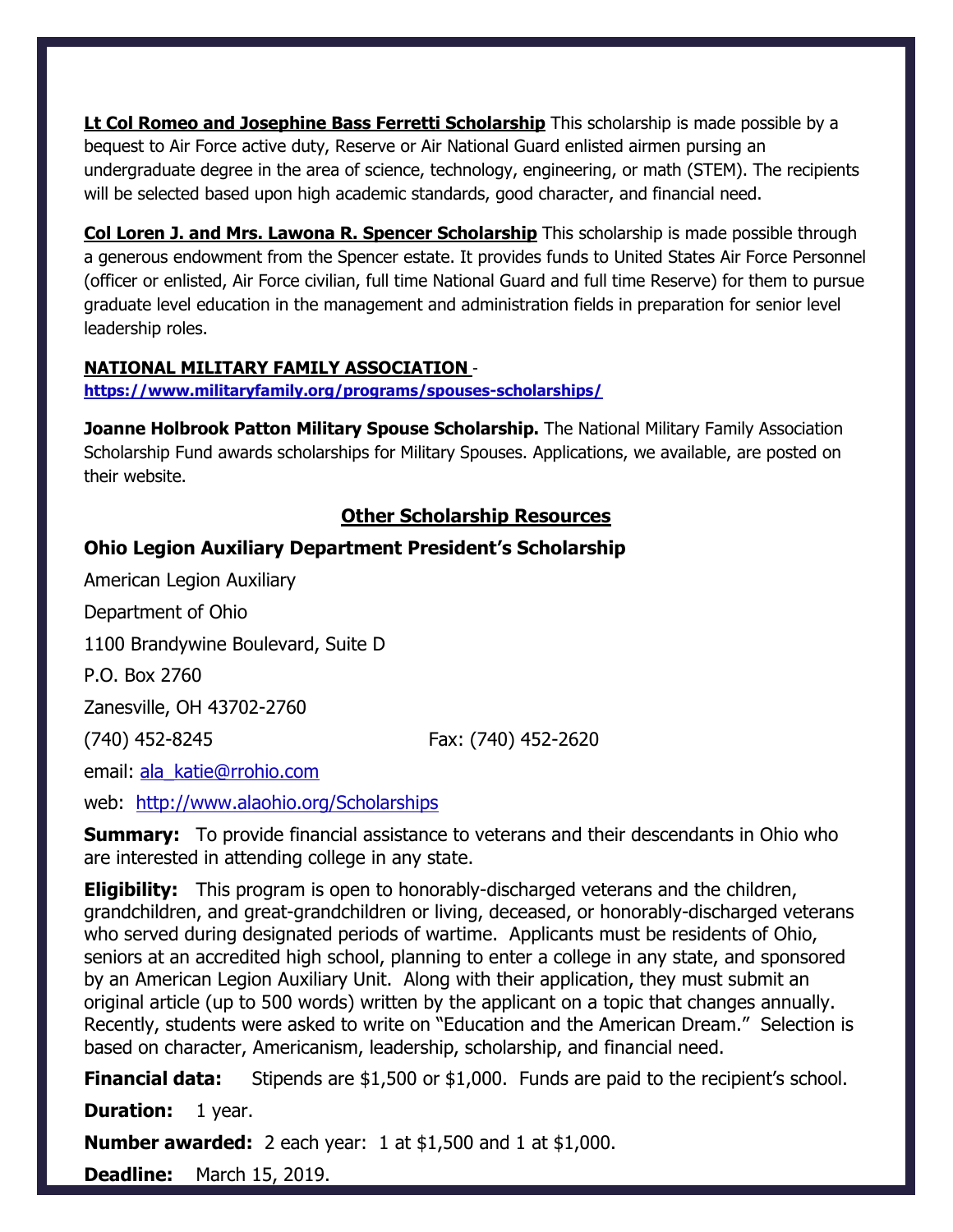## **Ohio National Guard Association Leadership Grants**

Ohio National Guard Association Attn: Leadership Grant Committee 1299 Virginia Avenue P.O. Box 8070 Columbus, OH 43201 Toll Free: (800) 642-6642 E-mail: ONGAKoper@prodigy.net web: <https://ohionga.langea.org/onga-scholarship/>

**Summary:** To provide financial assistance to members of the Ohio National Guard Association (ONGA) and their families who are interested in attending college in any state.

**Eligibility:** This program is open to active members (either officers or warrant officers) of the ONGA and dependents of active, retired, or deceased members. Applicants must be enrolled or planning to enroll at a college or university in any state. Along with their application, they must submit transcripts, SAT/ACT scores, and a 2-page essay explaining why they should be selected to receive a grant. Selection is based on grades, future plans, membership and leadership, honors and awards, need, and overall impression.

**Financial data:** A stipend is awarded (amount not specified).

**Duration:** 1 year; nonrenewable.

**Additional information** This program began in 1996.

**Number awarded:** Varies each year; recently, 5 were awarded.

**Deadline:** December 1.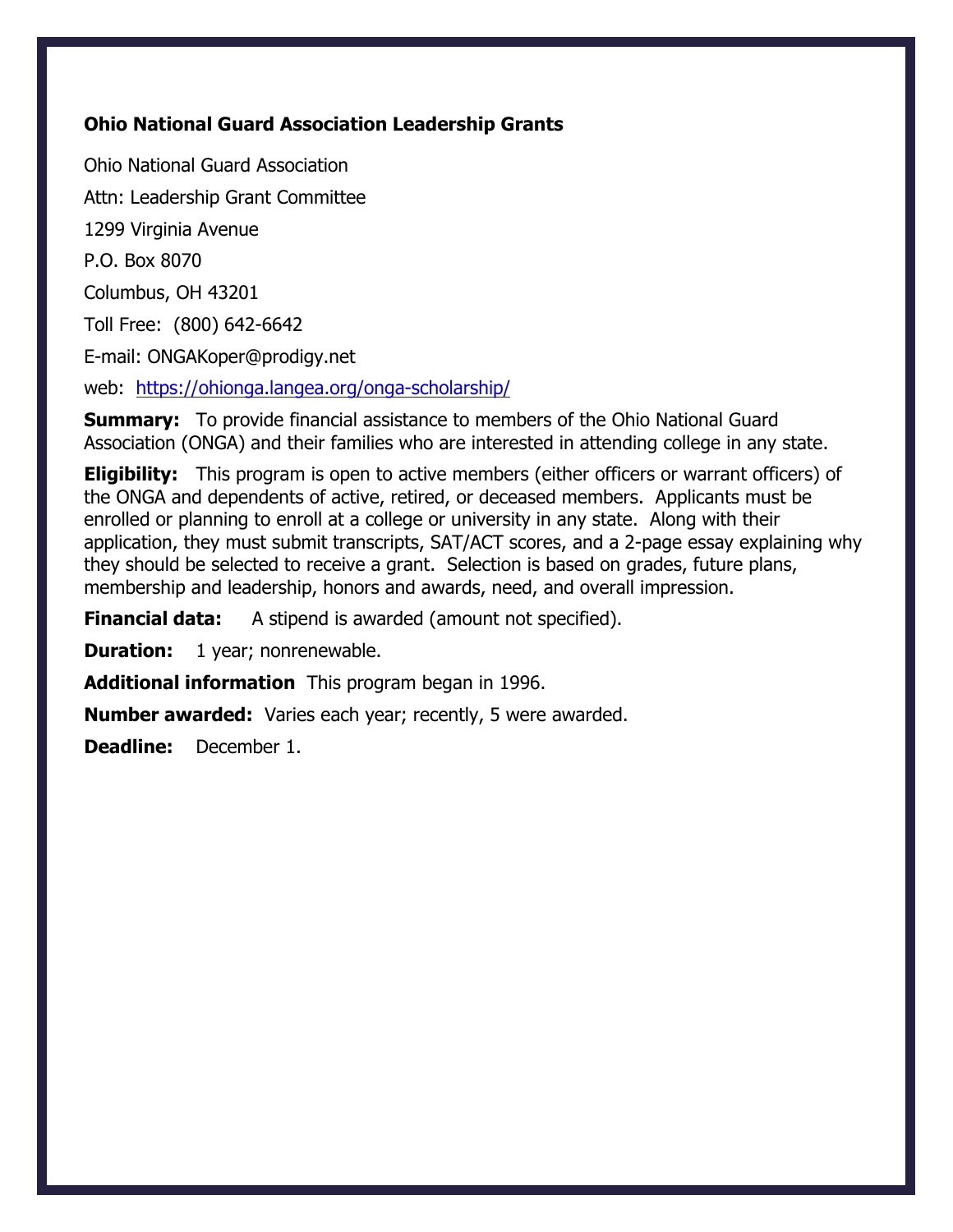## **Enlisted Association of the National Guard of the United States**

Ohio National Enlisted Guard Association

1299 Virginia Avenue

Columbus, OH 43212

Phone: (614) 486-4186

web: <http://www.ongea.org/>

**Summary:** The Scholarship Committee will award scholarship grants as approved by the ONGEA Executive Board. Applicants must be enrolled at a college, university, trade or business school in order to receive funds.

**Eligibility:** There shall be no consideration whatsoever given because of rank or grade of applicant's parents. Grants will be awarded on the basis of scholarship, character, leadership and need.

**Financial data:** Stipends are \$1,000.

**Duration:** 1 year.

**Number awarded:** 10 each year. 1 at \$1,500 and 1 at \$1,000.

**Deadline:** April 15, 2019.

## **Wells Fargo Veteran Scholarship Program**

#### web: <https://www.scholarsapply.org/wellsfargoveterans/>

**Summary:** Wells Fargo is strongly invested in supporting our nation's veterans, including a commitment to assist them in completing postsecondary education programs to help them return to, and succeed in, a competitive job market. The Wells Fargo Veterans Scholarship Program provides scholarships to fill unmet financial need of veterans after military benefits and other grants and scholarships have been packaged by their school. This financial support will allow veterans to focus on completing their education and reduce reliance on student loans.

The program is administered by Scholarship America®, the nation's largest designer and manager of scholarship and tuition reimbursement programs for corporations, foundations, associations and individuals. Awards are granted without regard to race, color, creed, religion, sexual orientation, age, gender, disability or national origin.

**Eligibility:** Be honorably-discharged veterans or spouses of disabled veterans who have served in the United States military, including the Reserves and National Guard, and have received a Certificate of Eligibility from the Department of Veterans Affairs or another document of service. Be high school or GED graduates who plan to enroll or students who are already enrolled in full-time undergraduate or graduate (first Master's degree) study at an accredited two-year or four-year college, university, or vocational-technical school\* for the entire upcoming academic year.\*College must not be on warning or probationary status with the federal government, or must not be in litigation with the federal government or a state.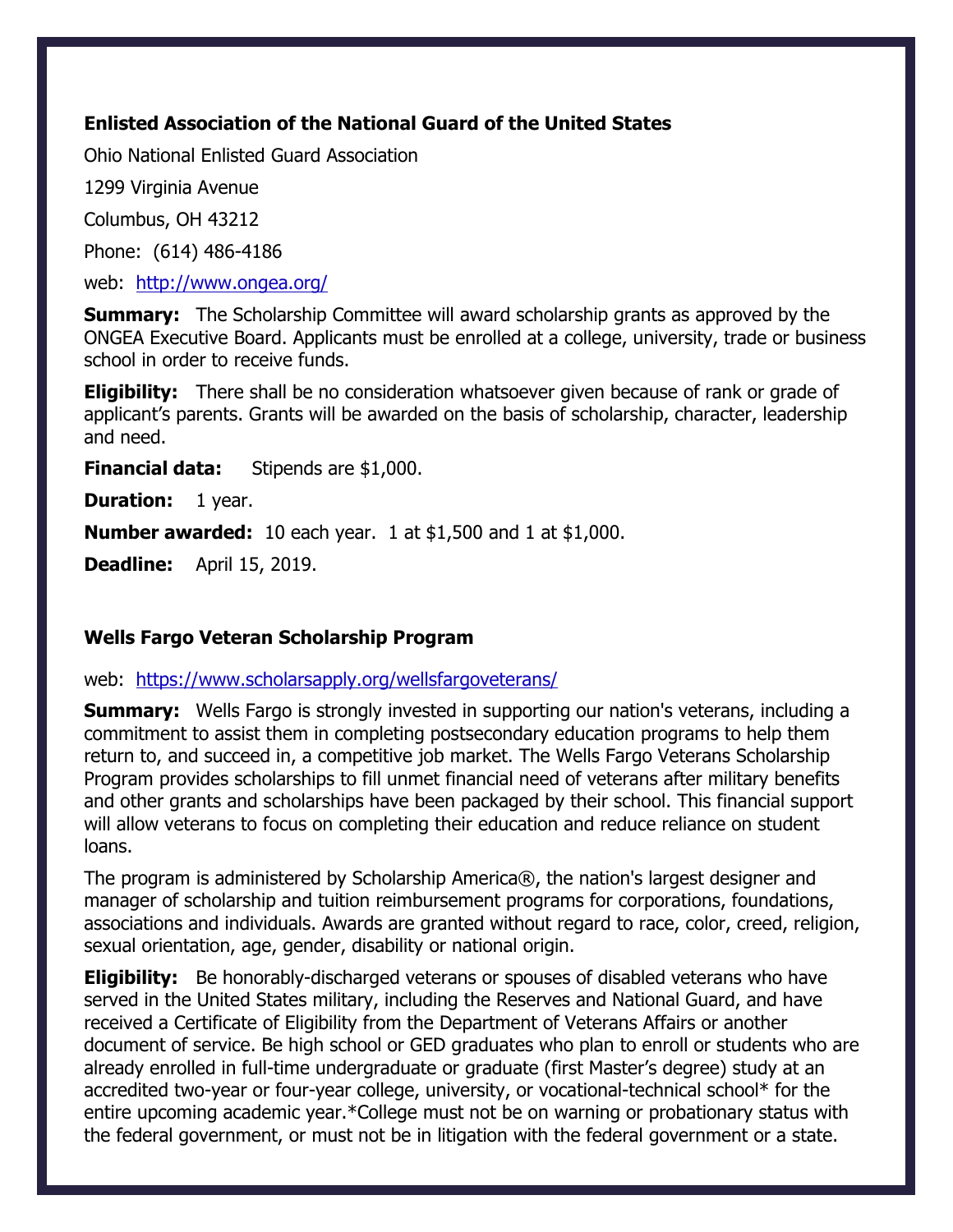Be Pell-eligible and have applied for Title IV and completed FAFSA to ensure full discovery of actual unmet need. Use any military education benefits for which they are eligible in the upcoming academic year. Have a minimum grade point average of 2.5 on a 4.0 scale, or its equivalent

**Financial data:** Award amounts will be determined after military education benefits and federal, state, institutional grants and other scholarships are calculated. Awards may be renewed for up to three additional years or until a bachelor's or master's degree is earned, whichever occurs first. Renewal is contingent upon satisfactory academic performance in a full-time course of study. Award amounts will increase by \$1,000 each year.

Awards are for educational expenses including tuition, fees, books, supplies, room and board, and transportation.

**Deadline:** February 28, 2019

**Veteran Service Organizations:** The following organizations offer scholarships primarily to active duty military veterans and their families

American Legion - <https://www.legion.org/scholarships>

American Legion of Ohio:<https://www.ohiolegion.com/programs/scholarships/>

Veterans of Foreign Wars - https://www.vfw.org/assistance/student-veterans-support

Ohio AMVETS: <http://www.ohamvets.org/forms>

Paralyzed Veterans of America:<https://www.pva.org/membership/scholarship-program>

## **Other Helpful Links:**

Military One Source:<https://www.militaryonesource.mil/education-employment>

Fastweb:<http://www.fastweb.com/>

Finaid:<http://www.finaid.org/>

Petersons:<https://www.petersons.com/#/sweeps-modal>